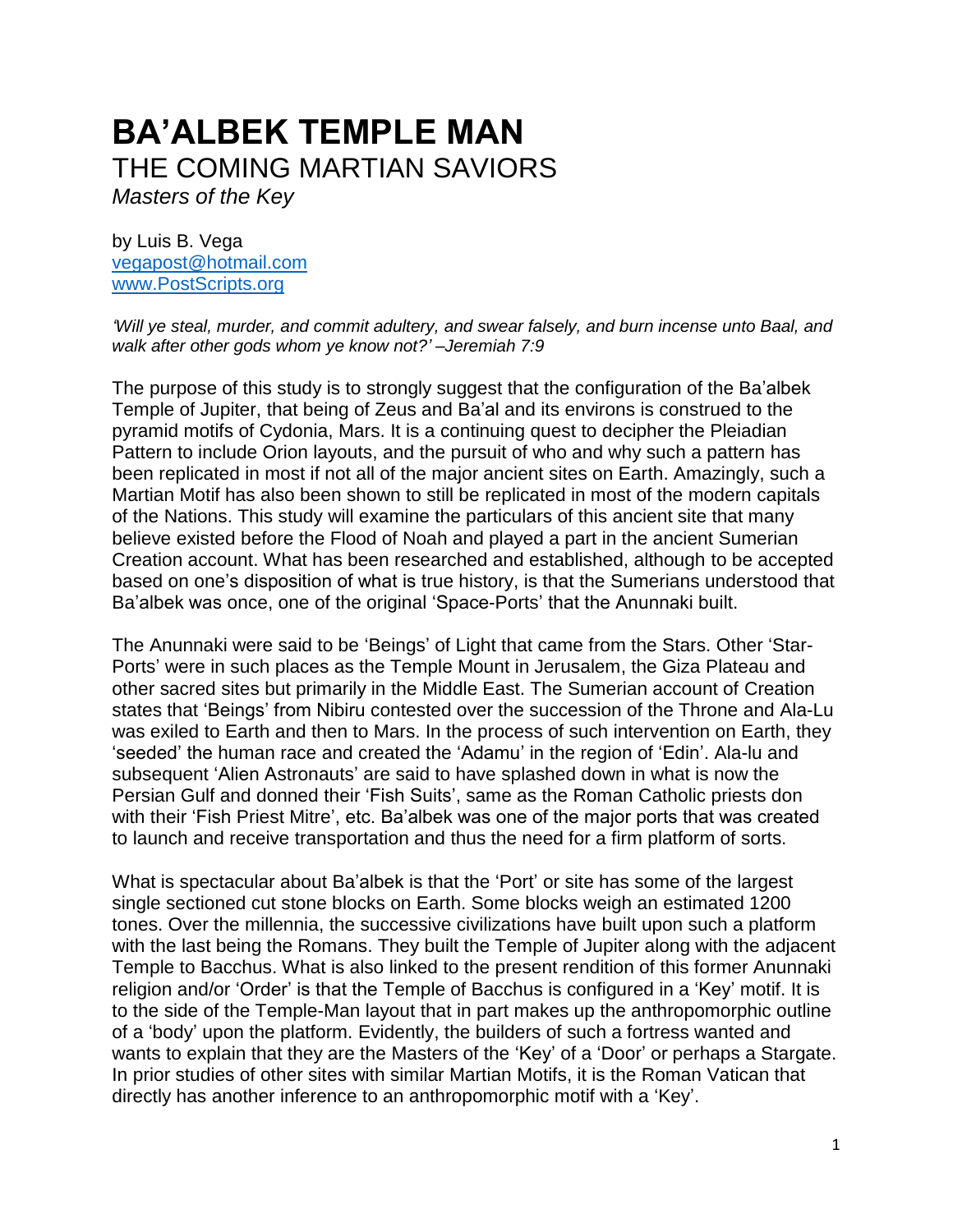### **The Martian Motif**

Astronomically, Orion is 1 of the Masters of the Key, the Silver Key to the Silver Gate. This 'Key' is linked with the 'Horseshoe' Nebula or the 'Dragon' Nebula. This is indicative of the fact that such a religious order, that of the current Roman Catholic Church is none other than a masqueraded ancient order of the Ba'al kind that has been set-up by the usurper Master of the 'Key', none other than Lucifer. In terms of the Martian Motif as it relates to this site at Ba'albek, the Cydonia, Mars layout is construed in a 180 degree inversion horizontally and with an approximate 72 degree inclination to the west from a top view. The entire coordinates are stipulated using Google Earth, etc. Based on this rendition on Earth, the Pleiadian Pyramid City corresponds to the core body outline of the anthropomorphic 'Temple Man' of the Ba'albek Platform.

Consider also that this motif has a double application as it is a fusion of the male-female union. As the Temple Man platform corresponds to the Pleiades, that of the feminine, it is overlaid with the male Orion possessing the 'Key'. This also serves as the 'phallus' and is also what is encrypted at the Vatican. In that motif, the Basilica or Throne corresponds to the feminine Star Sirius as the 'Mother Church' and/or "Queen of Heaven'. Yet, it is superimposed by the Plaza that is configured to the Belt Stars of Orion with an ancient Egyptian obelisk. Such a union is 'impregnating' to bring about the 'Christ-Child', that is the AntiChrist of the Bible. The giant pentagram D&M Pyramid corresponds to the area where the former mosque of Ras Al Houssein was.

The Face of Mars, that of Ala-Lu corresponds to the area of a Sports Center complex. The triangulation does then appear to correspond to various modern street ley-lines that appear to match those of the Martian Motif as well. Since the Ba'albek Platform is the most significant, the following observations are made. As noted, the platform corresponds to the Pleiadian City of Cydonia, Mars. The core is approximately aligned to the angle of how the Pleiadian City is configured and that of the Pleiades Star Cluster core. In this case, the motif is condensed 1/2 the size to correspond to the extent of the 'Temple Man' layout. The entire length is approximately 300 feet from the 'head' to the bottom 'feet'. What is rather amazing is that this same 'Temple Man' is no stranger to other Temple Man motifs on Earth, ancient and modern. In prior studies, it has been shown that, for example the modern building of the Washington Masonic Memorial in the USA is construed in this same 'Temple Man' layout.

Amazingly, the length is 365 feet in this case. This is not surprising as Ba'al was considered the 'Sun God' and thus a Solar Year is 365 days. It is indicative of who these 'Builders' where and are. It is the long line of succession; that of the 'Initiated' that work in the 'Secret Societies' whom at the core or 'top' have direct communion with the same entities or 'Beings' that constructed the structures of the Martian Motif on Cydonia, Mars as on Earth, etc. In this case, it is the Freemasons that have erected this replica of the Temple of Ba'al. According to their own writings, they in truth worship this Ala-Lu as none other than Lucifer. Such a cadre of willing and beguiled humans have bought the lie that Lucifer is the unjustly deposed 'God' who is the rightful 'Inheritor' that should have received the 'Throne' of 'Heaven'. He was banished to Earth and subsequently to Mars for attempting a rebellion and then for 'enlightening' Humanity.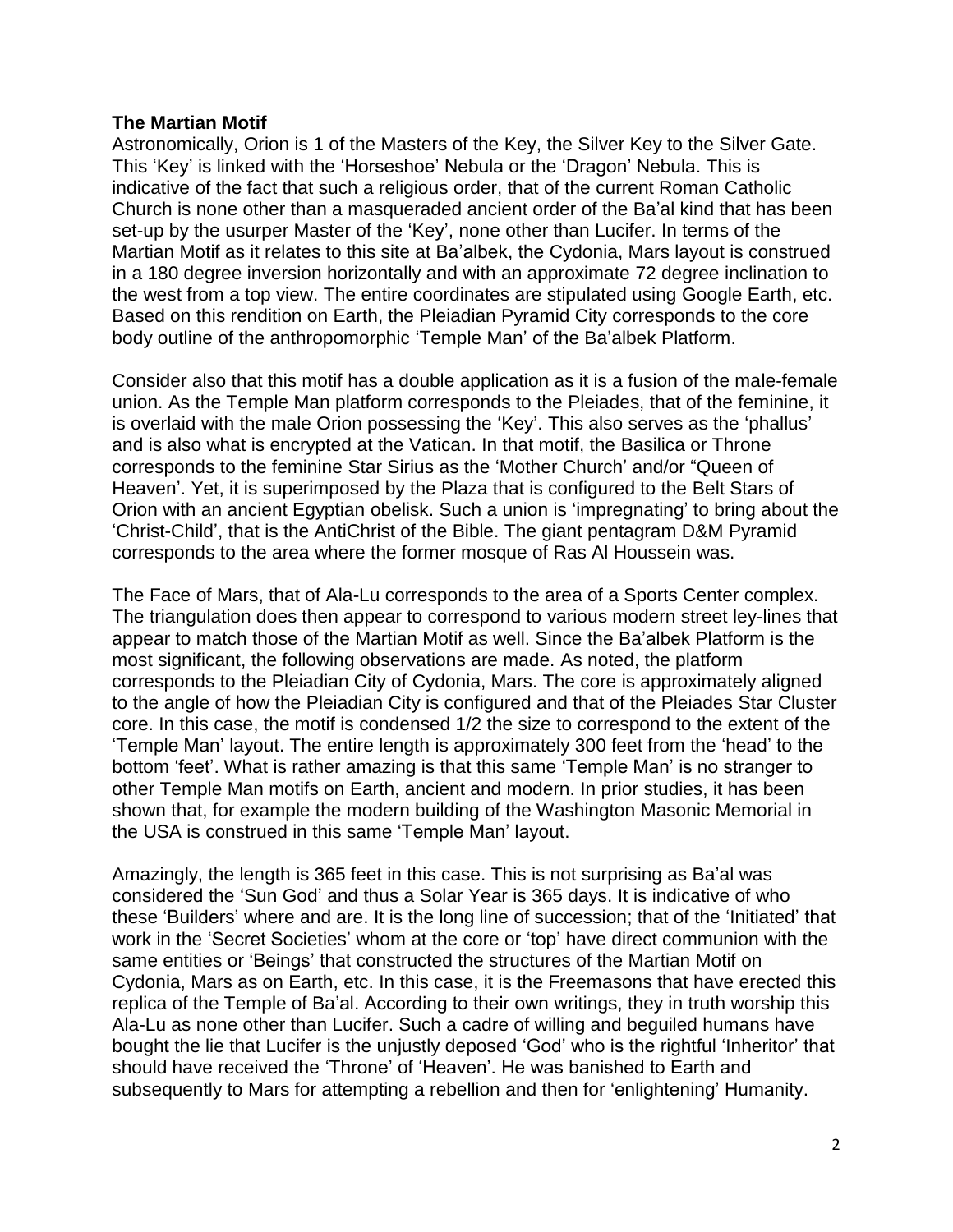#### **The Gospel According to Mars**

In terms of YHVH's 'People', it will be a sad commentary as the Jews during the coming Tribulation Period will be accepting this Ala-Lu 'Being' instead. They will welcome this false Messiah as the 'Builder' of their 3rd Temple. Why? It is because national Israel and its leaders willfully reject the true Gospel presently. They will impose through the mandate of the Noahide Laws the persecution of all those that come to Jesus during Daniel's 70th Week of Years. They will be thinking they are doing YHVH a favor by putting such people to death. Jesus warned of this. Consider that the 1st murderers of the 1st Christians, those of 'The Way' were the religious Jews. They were the Saul's of the time that were given legal mandate to imprison and/or execute those that were deemed 'blasphemers'. As the Jews consider the Christians 'Idolaters', they will once again enforce the Death Penalty under the cover of the Noahide Laws.

It is rather interesting when it was asked of the official Spokesman for the Sanhedrin during the rededication of the Altar of Sacrifice in late 2018, what was to become of Christians that did not adhere to the 'God of the Old Testament' and cling to their Jesus?' The spokesman replied, 'Only the Messiah will decide what to do with them'. The New Testament tells clearly what he along with the consent of the religious Elders of Zion will seek to do, behead and kill them. The AntiChrist will not be tolerating any other 'human' being ascribed deity and worship other than his own. Why do humans willfully and eagerly seek to follow a 'Being', a deity that seeks to destroy them ultimately? Why do humans seek to obtain that which this Ba'al or Ala-Lu or Lucifer cannot deliver through false hope and promises?

The alternative 'Gospel' of Lucifer is that of 'Eternal Life', 'Knowledge', and obtaining 'godhood'. Yet the way to obtain this -by their means is through murder, death and the violation of the innocence. Although one can argue and agree that the Human Condition is one that is created to aspire to 'Godhood', it is part of the Divine Plan but only realized in the finished work of Jesus. Such people either refuse to accept, deny or reject the notion that in Jesus, such aspirations and promises can be and will be bestowed on those that come to Jesus alone. In Jesus, it can only be realized. One can have an indestructible body, power, authority shared, Eternal Life, as promised and Jesus has delivered. It is Jesus that is the true measure of all and the 'Temple Man'. For example, the true 'Temple Man' motif existed on the Temple Mount in Jerusalem where YHVH declared 'He placed His Name there forever'.

Thus, such a place is contested by Lucifer and his minions. Lucifer has tried to control this spot to make it his own as it is a facsimile of what exists in Heaven. Presently, the best Lucifer can do and is allowed to do is to replicate it and pervert its orientation. Presently, on the Temple Mount are 'squatters' of the Luciferian kind. There is presently a Muslim Shrine, the Dome of the Rock and a medieval Templar Church that is now the al-Aqsa Mosque. From a top view, the alignment construes this same Ba'albek Temple Man outline. The Dome of the Rock Shrine would be the 'head' and the former Templar Church would be the 'legs', etc. Amazing, the same 300 yards is the length of this Ba'albek 'Temple-Man'. Thus, this motif would then corroborate the Cydonia, Martian Motif in that what is centered and venerated within the Muslim Shine is a 'Face'.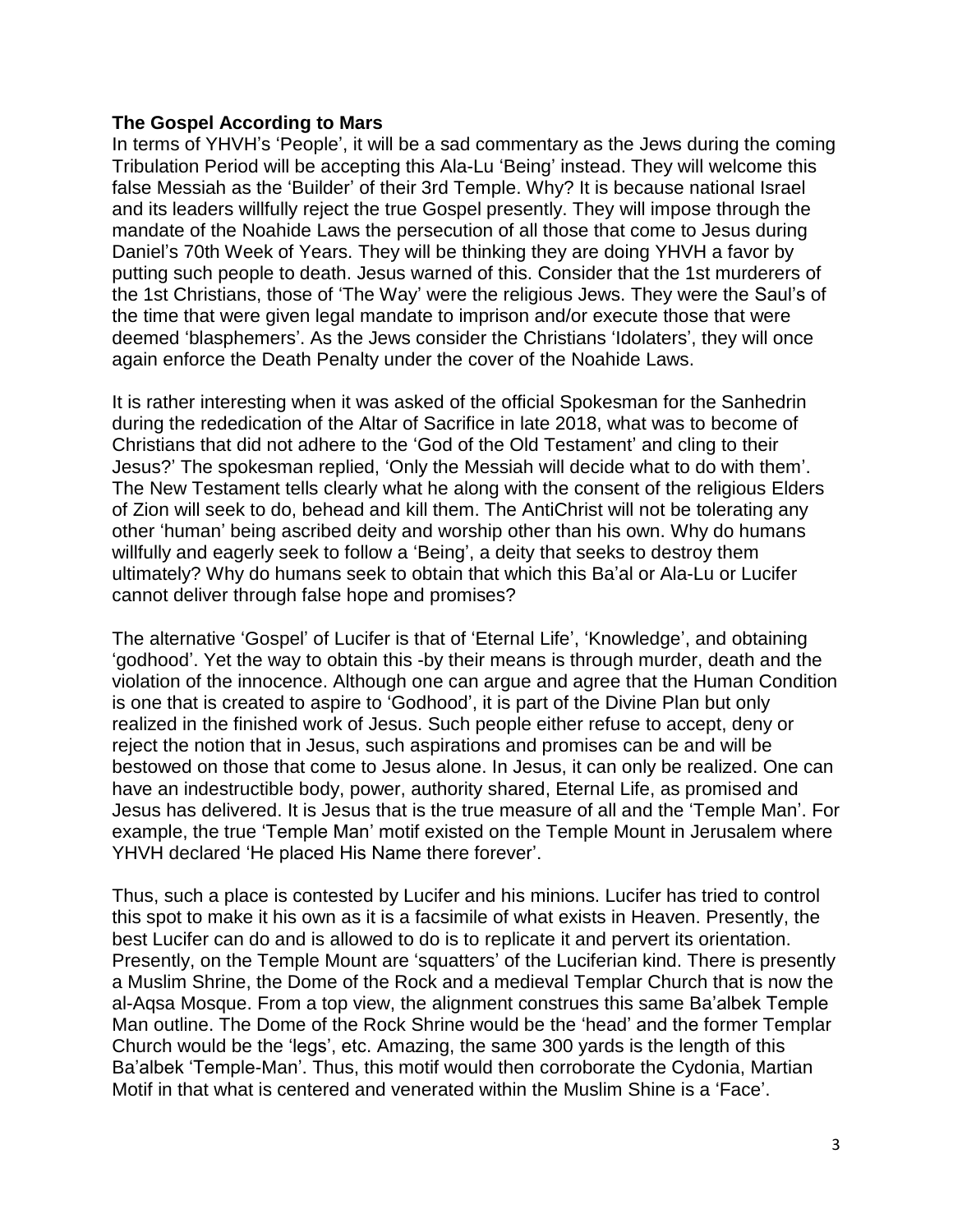## **The Façades**

Whose face? It is the Face of Ala-lu or 'Allah'. What is also astonishing to correlate is that the 'Rock' within the Dome is configured to look much like that of an 'eagle' head, looking sideways. It is also rather amazing in that according to the Sumerian Tablets; the Face of Mars is that of Ala-Lu donning a helmet. What type of helmet? It is that of an eagle's. There is an initial hole or 'eye' that has been drilled that unbeknown to most, would correlate to the Face of Mars. In other studies, it has been shown that in Jerusalem too, such a Martian Motif has been overlaid by the Luciferians that seek to imprint their 'signature' much like a gang in the city neighborhood would 'deface' or mark over or 'tag' certain markers already noted to claim as their 'territory'.

This is what Lucifer and his Luciferians of the world have done, for the time being. In terms of sacred geometry, the 'Temple-Man' motif of Ba'albek is amazing. It appears to have the various sections in phi ratio. There is a phi ratio correspondence from the top of the 'head' to the start of the 'leg' section. There is also a phi ratio correspondence from the end of the 'head' section with the end of the 'feet' that correlates the fulcrum at the center point of the entire motif outline. This is also occurring with the Washington Masonic Memorial and that of the Temple Mount in Jerusalem. From the outside, the 'façades' of these 'Secret Builders' may seem impressive, noble and stately even. However, behind their closed doors they function in all sorts of debauchery, from where the root word 'Bacchus' comes from, by the way as such engage in all sorts of perversion, illicit sex with the innocent, blood rituals that have been demanded by Bacchus and Ba'al since Lucifer took over Humanity in the Garden.

As to the esoteric and/or Biblical connotations of who Ba'al was and is, the Bible is very clear and teaches that Ba'al was the 'God' of perversion and debauchery. The 'God' Bacchus was lauded as that of homosexuality and perverse practices, deemed 'worship'. Although many would argue that Ba'al just means 'Lord' or Master, true but the essence of its character demonstrates what type of 'God' he was and is. According to research, Ba'al was associated with the Sun God depicted holding lightning bolts. This 'God' was rooted in sensuality and involved ritualistic prostitution in its temples. It is recorded that Ba'al required human sacrifice then as they do even now in the confines of various Luciferian and/or Satanic secret rituals on certain days. According to ancient mythology, Ba'al was the son of El, the Chief God who eventually attempted to eclipse El, who was seen as rather weak and ineffective, etc.

However, before the Israelites entered the Promised Land, the YHVH warned His People not to worship this false deity or 'Being'. Why? The Ba'alim of the Old Testament were nothing more than demons masquerading as 'Gods', and all idolatry is ultimately devil-worship. Israel however, eventually turned away from YHVH and followed the ways of Ba'al. In the Bible, it teaches that it was during the reign of King Ahab and Jezebel that the height of Ba'al worship was reached in Israel. YHVH had to directly confront this double-mindedness through His prophet Elijah, as He will in the Last Days during the Tribulation Period for the same reason. In fact, the same 'personages' are said to 'return'. It is understood in Jewish tradition that Elijah is to return, and so is Ba'al himself or Ala-lu too, the 'Once and Future King' to attempt retaking this 'inheritance'.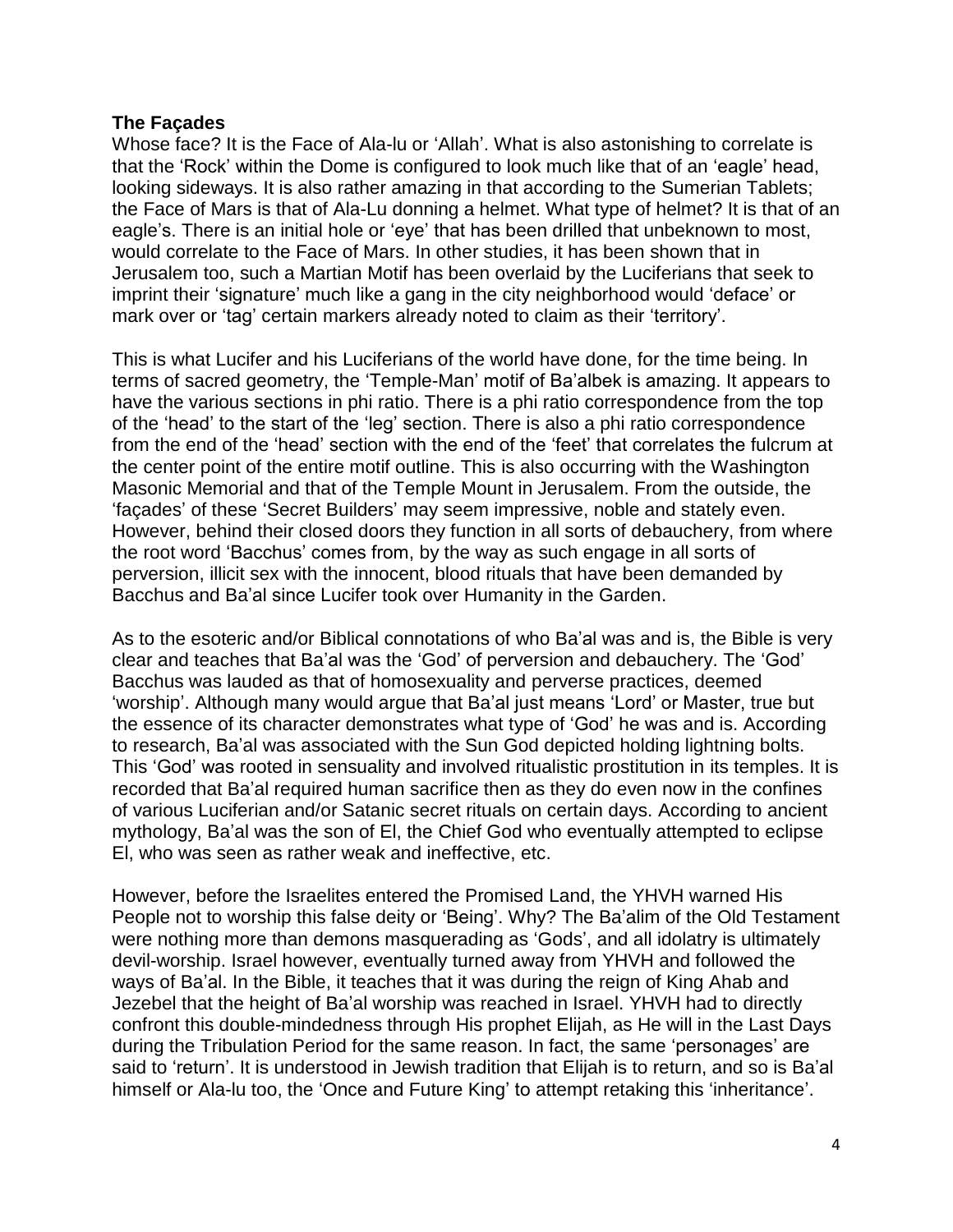## **The Face of GOD**

Many understand that it will be Lucifer, by way of proxy through the AntiChrist that will duel with the 2 Witnesses as it was with the False Prophets of Ba'al then at Mount Carmel. It is not to be mistaken that the worship of this Ba'al or Lucifer is diametrically opposed to the true Gospel of Jesus. This disposition of YHVH and Jesus is indicative of the Cosmic Struggle presently in place and that has had its origins before Humanity was created. In fact, Humanity was created in the midst of such a calamity perhaps has been one of the reasons for it. One thing is for certain, Humanity is to choose sides as there is a dualism in place. There is a Supreme GOD, a Son, a Throne, an Inheritance, a Bride at stake. The Bible reveals that Jesus is not of them and is opposed as Elijah will be against these so-called 'Martian Saviors' that will pose as Earth's solution and salvation during the Tribulation Period.

It was Jesus who exposed such a false deity as He called Lucifer Be'el-zebub, essentially attributing Lucifer as the Devil, Satan. On the contrary, it is the holy, good and righteous GOD, YHVH who is the Creator of all and is the keeper, Master of the 'Keys' to Heaven and the 'Gates' to both Heaven and Hell. YHVH, moreover has bestowed the inheritance and Throne to the Son, Jesus who did come from beyond the Stars and took on human form, of flesh and blood. Why? GOD the Son is taught in the Bible that He came for a 'rescue mission' to save Humanity from the Fall. It was He, YHVH that created Adam in the Garden of Eden and has a plan and purpose that elevates such a race beyond that of the created Angels even.

Astonishing, it is the Bride of Christ, those extracted from the human race, the Followers of Jesus that are to be bestowed a co-regency of power and authority with GOD the Son, in the New Age and World Oder to come led by Jesus, amazing. This reality is currently being contested by the Followers of Lucifer who seek to enthrone their 'Ba'albek' Master of the Key instead. The outcome will be futile as the last book of the Bible, Revelation foretells the ultimate doom of this fallen Ala-Lu 'Martian God' and those of his Fallen Angelic hosts and human 'Secret Builders'. This alternative narrative is counter to the Biblical one - that of Jesus, who is the rightful King and Heir of the Throne of Heaven. It is the Luciferians and their throngs of both Fallen Angels, demons and beguiled humans that seek to corrupt and usurp the true 'Temple Man' that YHVH designed on Earth.

When King Solomon built the House of YHVH to be the House of Prayer for all Nations, the Temple was construed to be that of an anthropomorphic layout, that of 'The Christ'. What Lucifer has done is to attempt and replicate this motif but in an alternative place and orientation, for now and in various spots like Ba'albek. What is amazing to consider is that if one uses this same Temple Man outline of Ba'albek that is currently occupying the Temple Mount with the Dome of the Rock and superimposes this same motif in the east-west orientation from the Golden Gate, as was the 1st and 2nd Temples, the correspondence points to the 'Face' or head being correspondent to the Holy of Holies over the Dome of the Spirits. This is indicative of another proof that indeed, the Temples of YHVH were situated on the Temple Mount and not in any other place. Moreover, it is Christ who has the Golden Key to the Golden Gate that leads in and out of Heaven,